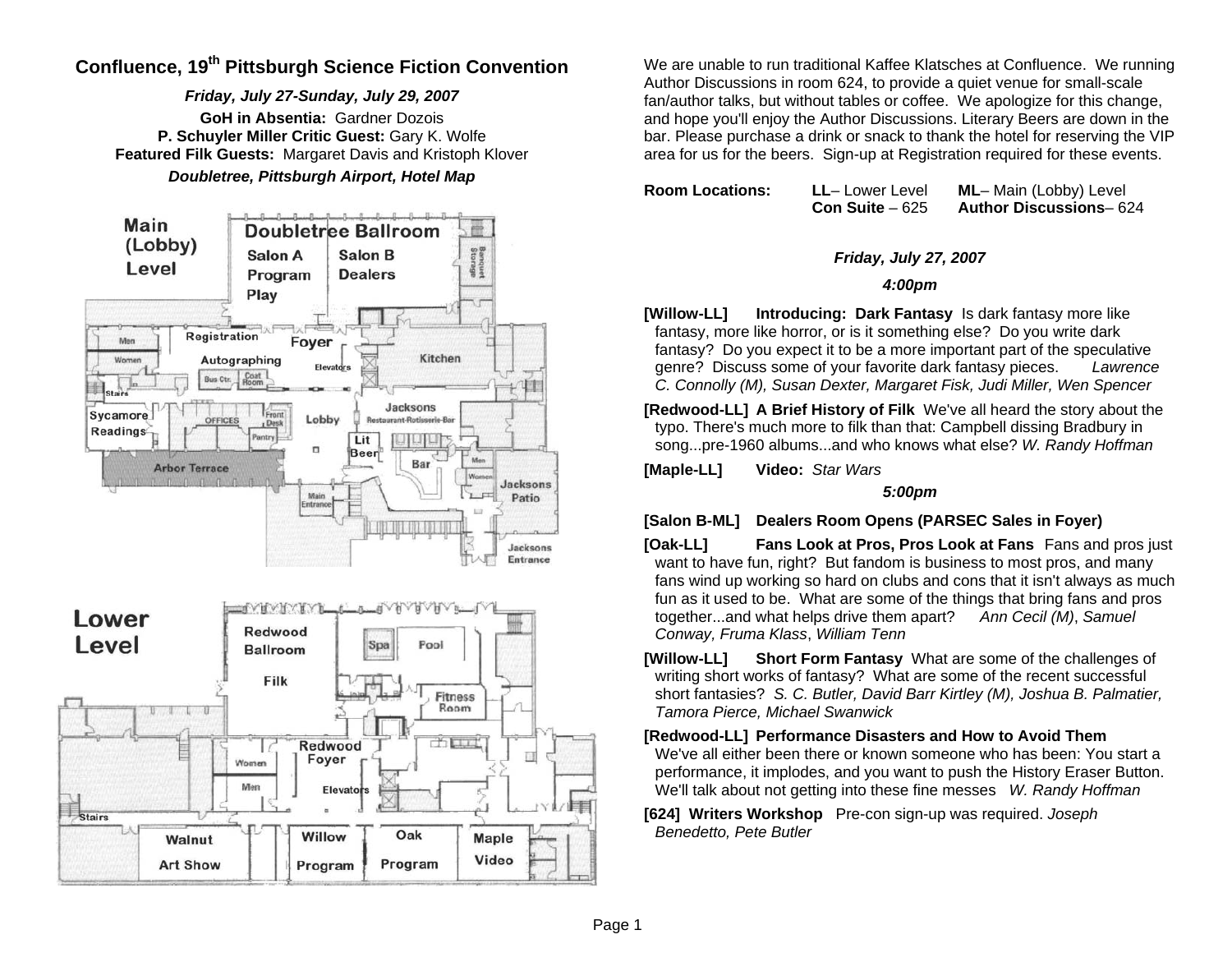## *6:00pm*

## **[Walnut-LL] Art Show Opens**

- **[Willow-LL] Birth Order of Books** Can publication order impact how specific books are viewed? Sometimes an author's best book is the first one. Other times it's the second or third. But you rarely hear of an author's tenth or eleventh book being many people's favorite. Or, do you? *Tobias Buckell, S. C. Butler (M), James Morrow, Gary K. Wolfe*
- **[Redwood-LL] Annual Pegasus Award Nominations** The Pegasus Committee holds the nominations open until just after our convention. We'll listen to some of the suggested nominees and discuss the nominees. Then, make up your mind and vote! *W. Randy Hoffman*
- **[Maple-LL] Video:** *Max Headroom*

#### *6:30pm*

**[Oak-LL] Reading:** *Karina Sumner-Smith*

#### *7:00pm*

**[Willow-LL] What's Next for the Web?** Is everything in the whole world going to be You-Tubed soon? Are the text junkies going the way of absinthe addicts? What's going to be the next hot Web trend? *Margaret Fisk, Laurie Mann, Eric Raymond (M), Thomas Seay, Karina Sumner-Smith* 

#### **[Redwood-LL] Concert:** *Bob Wagner*

**[Maple-LL] Video:** *U. F. O.* 

#### *8:00pm*

#### **Dealers Room/PARSEC Sales/Art Show Close**

- **[Oak-LL] An Interview with William Tenn** Filmmaker David Brody, who's been working on a Tenn documentary, interviews SF's satirist.
- **[Redwood-LL] The New Space Opera** Many people still tend to look at space opera as young man goes into space and finds a woman in a metal brassier. But space opera has evolved dramatically over the years. What makes space opera different today? Who are some of the best practitioners? *Kathryn Cramer, Geoffrey A. Landis (M), Mary A. Turzillo*
- **[Willow-LL] Dave Alway Memorial Poetry Circle** Dave Alway, a presence in Midwestern fandom for over twenty years, died in January after returning home from GAfilk. Dave was a filker, a photographer, and a friend and patron of Confluence. *Pete Alway, W. Randy Hoffman*

**[Maple-LL] Video:** *Babylon 5*

**[624] Beer Tasting-**Must be at least 21 to attend *James Walton*

#### *9:00pm*

**[Oak-LL] Day the Earth Caught Fire to Children of Men - British Dystopias** British movie makers have been creating dystopias since at least 1961 with *The Day the Earth Caught Fire*. In recent years, they've produced *Reigh of Fire, 28 Days Later, V is For Vendetta* and *Children of Men*. What is particularly British about these movies? Why can't American dystopias approach the British sophistication? *David Brody, Timothy Liebe, Laurie Mann (M), Kathryn Morrow, Charles Oberndorf* 

**[Redwood-LL] Poexry** Poetry readings *Ann Cecil (M), Herb Kauderer, Geoffrey A. Landis, Amy McNally, Mary A. Turzillo* 

**[Willow-LL] Story Time with Uncle Kage** *Samuel Conway 9:30pm* 

**[Maple-LL] Video:** *Farscape*

#### *10:00pm*

**[Redwood-LL] Cynthia McQuillin/Leigh Ann Hussey Memorial Filk Circle** *Margaret Davis, Kristoph Klover, W. Randy Hoffman* 

**[Willow-LL] Spinning Speculative Sex Tales** Listener discretion advised. How can SF/fantasy writers naturally (or unnaturally) enhance the sex lives of their characters, both humans and aliens? Can writers collaborate, or does it become a big group grope? Where does the editor step in forcefully...or withdraw? *Kevin Hayes, Herb Kauderer, William H. Keith, Diane Turnshek (M), Karen Yun-Lutz*

#### *10:30pm*

**[Maple-LL] Video:** *Buffy the Vampire Slayer* 

*11:00pm* 

**[Redwood-LL] Open Filk** 

## **Saturday, July 28, 2007**

## *9:00am*

 **[Maple-LL] Video:** *Johnny Quest*

#### *10:00am*

## **Dealers Room/PARSEC Sales/Art Show Open**

**[Sycamore-ML] Writing Exercises** Bring paper and a pen. *Diane Turnshek, Michail Velichansky* **[Maple-LL] Video:** *Samurai Jack*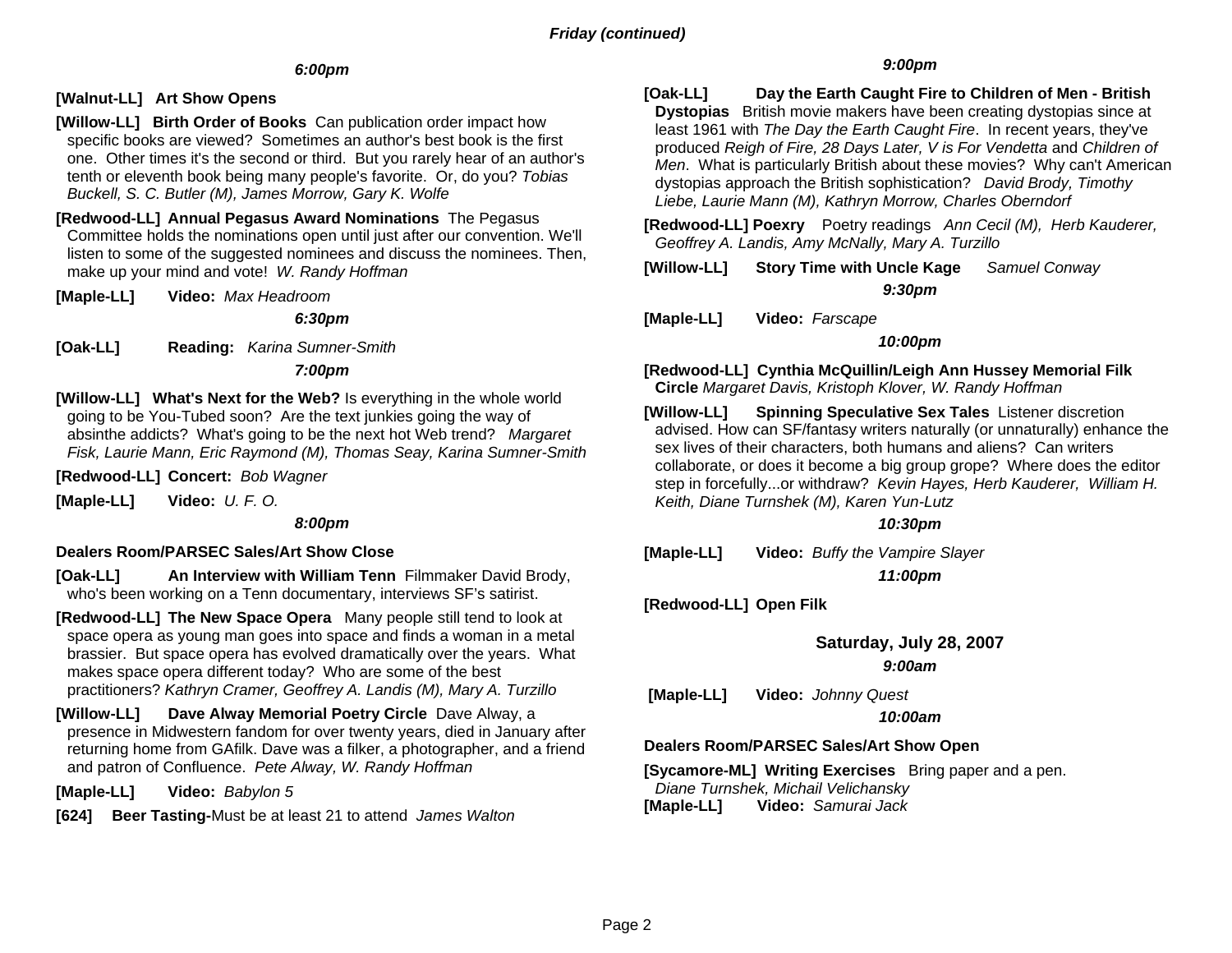## *Saturday (continued)*

#### *11:00am*

**[Salon A-ML] European Science Fiction** What are some of the current trends in European short fiction? How does it compare to American short fiction? Who are some of the writers to be on the lookout for? *David G. Hartwell, James Morrow (M), Kathryn Morrow, Charles Oberndorf* 

**[Sycamore-ML] Reading:** *Brenda W. Clough*

**[Oak-LL] Reading:** *Michael Swanwick*

**[Willow-LL] Search and Rescue Techniques** How many speculative stories include a desperate search to find a lost person, stranded expedition, or enemy force—whether in the woods or in the asteroid belt? How realistically are these things handled? Ken is a search-and-rescue volunteer who has done research on effective search strategies. *Kenneth B. Chiacchia* 

## **[Redwood-LL] Vocal Workshop with the Featured Filk Guests**

*Margaret Davis, Kristoph Klover* 

**[Walnut-LL] Art Demo:** *Nancy Janda* 

**[Maple-LL] Video:** *The Tick*

**[624] Book Discussion**: *The Last Witchfinder Ann Cecil*

#### *11:30am*

**[Sycamore-ML] Reading:** *David Barr Kirtley*

**[Oak-LL] Reading:** *Wen Spencer* 

#### *12:00 noon*

**[Salon A-ML] The Dragon Roars Back: The Resurgence of the Dragon and Epic Fantasy** After years of hibernation, dragons returned to fantasy with the release of Naomi Novik's *Temeraire* series. Where are some of the other recent appearance of dragons? What does the future hold? *Susan Dexter, William H. Keith, Gail Z. Martin, Joshua B. Palmatier (M)*

**[Ballroom Foyer-ML] GOH Autographing:** *Margaret Davis, Kristoph Klover, Gary K. Wolfe*

**[Hotel Bar-ML] Literary Beer:** *Alan Katerinsky, Herb Kauderer*

**[Sycamore-ML] Reading:** *Thomas Seay*

**[Oak-LL] Reading:** *Mary A. Turzillo*\

**[Willow-LL] Human Space Exploration: from Apollo to Infinity**  PowerPoint presention by NASA scientist *Geoffrey A. Landis*

**[Redwood-LL] Concert:** *Keith Kelly*

**[Maple-LL] Video:** "Exquisite Corpse" and "Echoes" Two local horror writers have had their short work adapted for the screen.

 "Exquisite Corpse" consists of 11 short-short horror films based on flash fiction & poetry of Michael A. Arnzen, shot by multiple directors.

We're showing both versions of Lawrence C. Connolly's "Echoes:"

 "Echoes" (1991), directed by Steve Muscarella & produced by the Victoria Theatre, Encino, CA. A boy tries convincing his mother that the ghost of a dead sibling is real. "Echoes" (2004), directed by Rodney Altman and produced by 037Films, New York, NY—a darker study on grief and loss.

The authors will attend the screening and will have a brief Q&A.

**[624] Author Discussions:** *Tobias Buckell, S. C. Butler*

### *12:30pm*

**[Sycamore-ML] Reading:** *Joseph Benedetto*

**[Oak-LL] Irish Folktales:** *Alan Irvine*

**[Redwood-LL] Concert:** *Pete Alway*

#### *1:00pm*

**[Salon A-ML] Remember Your Audience: Writing Reviews for Academics versus Readers** Many reviewers write reviews for different audiences. How are reviews and articles for academic audiences different from those for general science fiction readers? Is it merely vocabulary? Is <sup>a</sup>"good book" for readers, a bad book for academics? *Eric Leif Davin, Charles Oberndorf, Mary A. Turzillo, Gary K. Wolfe (M)* 

**[Ballroom Foyer-ML] Triangulation Autographing** *Triangulation* is a locally-published literary magazine. Meet the editor and a few of the writers; *Triangulation* is available for sale at the PARSEC sales table. *Pete Butler* 

**[Hotel Bar-ML] Literary Beer:** *Fruma Klass, William Tenn*

**[Sycamore-ML] Reading:** *Gail Z. Martin* 

**[Oak-LL] "Exquisite Corpse" and "Echoes" Discussion** How were these video adaptations were done and what did the writers think about them? *Michael Arnzen, Lawrence C. Connolly, Henry Tjernlund (M)*

**[Willow-LL] ALPHA Writers Workshop Debriefing** The ALPHA SF/F/H Workshop for Young Writers is over. Here's how it went this year, and what the plans are for the future of ALPHA. *Ann Cecil, John Schmid, Thomas Seay, Wen Spencer, Diane Turnshek (M), Michail Velichansky*

**[Redwood-LL] Concert:** *Amy McNally* 

**[Walnut-LL] Art Demo:** *Susan Dexter*

**[Maple-LL] Video:** *Quark*

 *1:30pm* 

**[Sycamore-ML] Reading:** *Joshua B. Palmatier*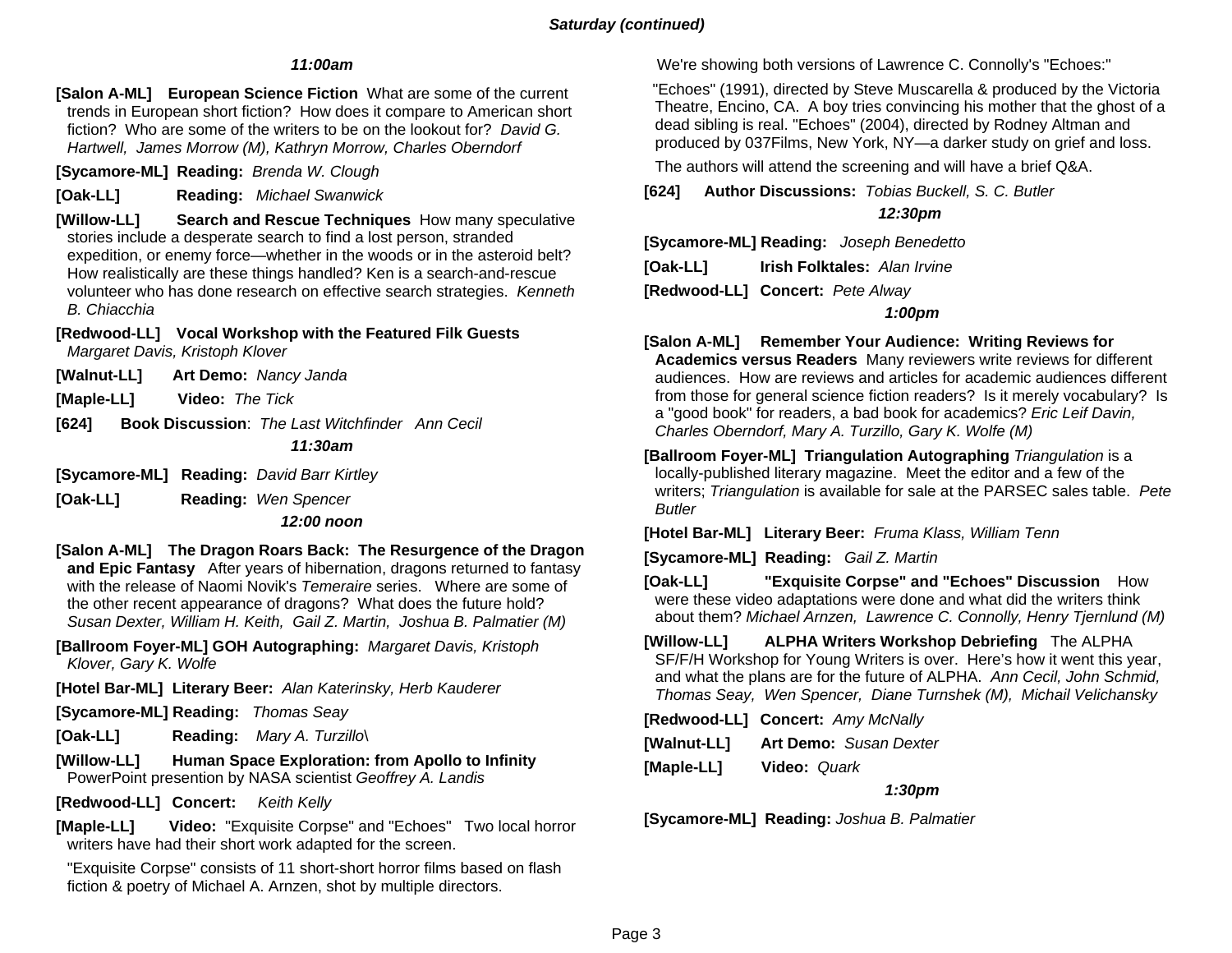## *Saturday (continued)*

## *2:00pm*

**[Salon A-ML] Minor Blemishes to Gaping Wounds: Glitches in Book & Movies That Get Under Your Skin** Do some kinds of mistakes in books or movies spoil your enjoyment? Can you ignore other kinds of mistakes? If the author messes up the way a spaceship works, does that change your experience? How about a charge down a 45-degree slope into massed infantry? *William H. Keith, Jim Mann (M), Tamora Pierce, Mary A. Turzillo*

**[Ballroom Foyer-ML] Autographing:** *Tobias Buckell, Susan Dexter, David Barr Kirtley, Eric Raymond* 

**[Hotel Bar-ML] Literary Beer:** *James Morrow, Kathryn Morrow*

**[Sycamore-ML] Reading:** *Charles Oberndorf*

**[Oak-LL] Art Auction Secrets** The real story of how convention art auctions work. Tips for bidders and artists. *John Hall*

**[Willow-LL] Remember the Ladies...** Many years ago, Abigail Adams reminded husband John: "Remember the Ladies...Your Sex are Naturally Tyrannical is a Truth so thoroughly established as to admit of no dispute..."

 While SF has continued to be dominated by men, more SF readers, writers and editors are women. This year, only one piece of fiction written by a woman was nominated for a Hugo... and 19 pieces of fiction by men were nominated for a Hugo. Why are the Hugos so "penis-heavy?" *Eric Leif Davin, Fruma Klass, Laurie Mann (M), Wen Spencer, Diane Turnshek*

**[Redwood-LL] Concert:** *Pete Grubbs*

**[Maple-LL] Video:** *The Incredible Hulk*

**[624] Author Discussions:** *Gail Z. Martin*

#### *2:30pm*

**[Sycamore-ML] Reading:** *John A. Taylor*

## *3:00pm*

**[Salon A-ML] Guest of Honor (in Absentia) Discussion** While Gardner Dozois is unable to attend Confluence, he's still our Guest of Honor. His old friend Michael Swanwick will lead a discussion on Gardner's impact on the field, as a fan, a writer and an editor. *Geoffrey A. Landis, Marianne Porter, Michael Swanwick (M), Diane Turnshek* 

**[Walnut-LL] Art Demo:** *Kris Hutson* 

 *3:30pm* 

**[Maple-LL] Video:** *Aeon Flux*

#### *4:00pm*

**[Salon A-ML] Swords** Come see a collection of blades, including fencing foils and masks/gloves/ jackets. Learn about what kind of blades a sword fighter would use, and when he or she would use it. *Susan Dexter*

**[Ballroom Foyer-ML] Autographing:** *Lawrence C. Connolly, James Morrow, Kathryn Morrow, Mary A. Turzillo*

**[Hotel Bar-ML] Critic Guest Literary Beer:** *Gary K. Wolfe*

**[Sycamore-ML] Reading:** *Geoffrey A. Landis*

 **[Oak-LL] Which Writer's Workshop Is Best for Me?** There are now over a dozen speculative writers' workshops run in America every year. If you're a writer-in-training, at what point should you consider going to one? Our panelists will share insights about getting into a workshop and getting the most out of a workshop. *Michael Arnzen, Tobias Buckell, Diane Turnshek (M), Michail Velichansky*

**[Willow-LL] Are We Ever Getting Past the Moon?** While some people wonder where our personal jetpacks are, others of us wonder why we haven't gotten past the moon (or, for that matter, why we haven't been back to the moon with astronauts in 35 years). Is it just the money? Political will? What will it take to get people back into space? *Kenneth B. Chiacchia, Kathryn Cramer, William H. Keith (M), Michael Swanwick* 

**[Redwood-LL] Concert:** *Tom Smith*

**[Maple-LL] Video:** *The Prisoner*

**[624] Author Discussion:** *Tamora Pierce* (Advance sign-up required)

 *4:30pm* 

**[Sycamore-ML] Reading:** *S. C. Butler*

## *5:00pm*

**[Salon A-ML] Speculative Fiction Markets** What are some of the best current markets? Writers from different career stages discuss speculative fiction markets and submission strategies. *Pete Butler, Wendy Delmater, James Morrow (M), Thomas Seay*

**[Ballroom Foyer-ML] Autographing:** *Michael Arnzen, Gail Z. Martin, Tamora Pierce*

**[Hotel Bar-ML] Literary Beer:** *David Barr Kirtley* 

**[Sycamore-ML] Reading:** *Fruma Klass*

**[Oak-LL] Extending the Canon: The Children of Hurin and Other Tolkien Works** After years of making notes on imaginary languages and cultures, Tolkien wrote *The Hobbit* and followed it up with the mother of all trilogies, *The Lord of the Rings*. His son polished up and connected many of Tolkien's fragmentary writings. Does this enhance Tolkien's world, or create divergent paths? Do you anticipate more works based on Tolkien's notes? *Brenda W. Clough, Susan Dexter, Alan Irvine, Kathryn Morrow (M)*

**[Redwood-LL] Concert**: *Lawrence C. Connolly* 

**[Maple-LL] Video:** *Battlestar Galactica*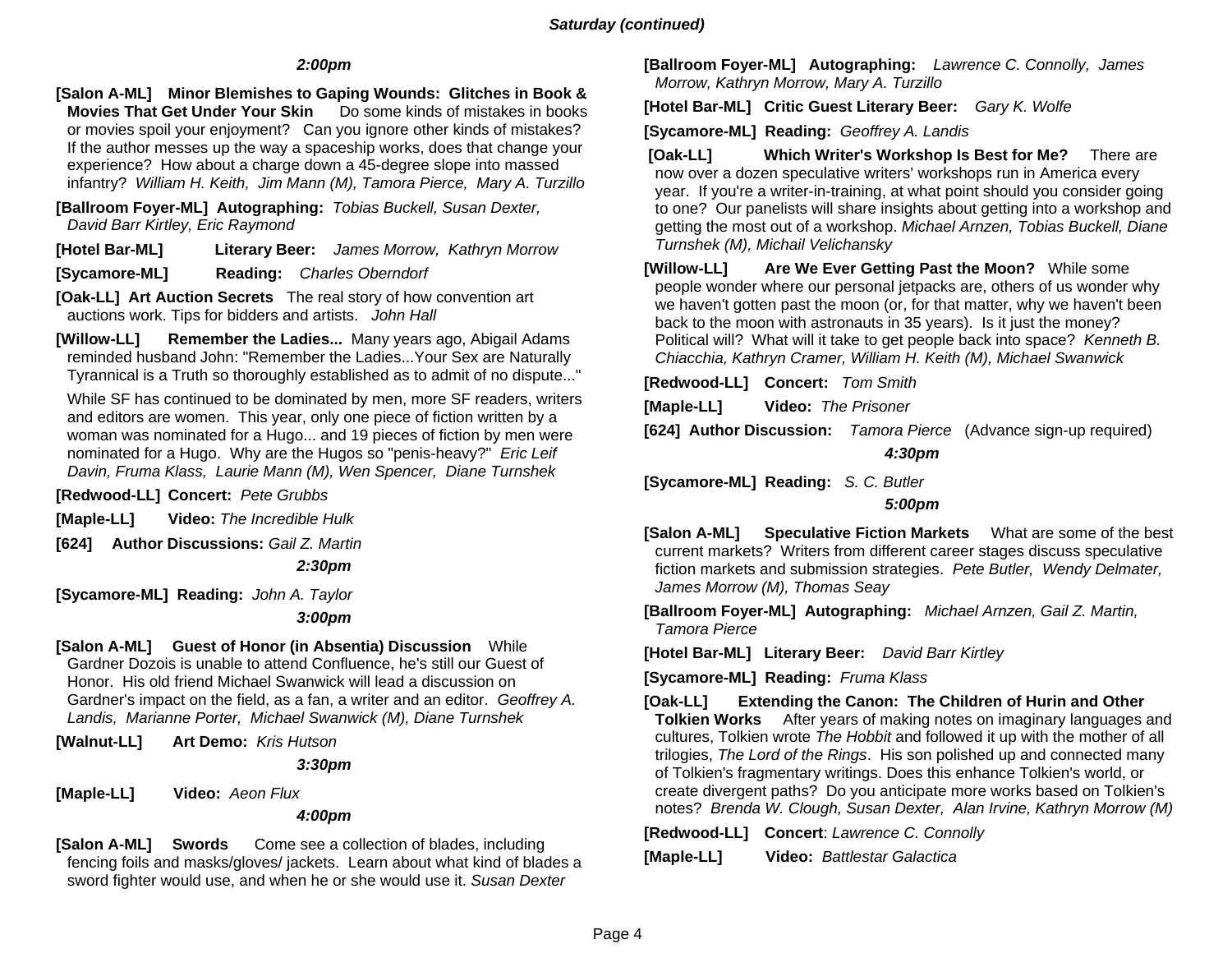## *5:30pm*

**[Sycamore-ML] Tenn Reads from His Memoir** *William Tenn*

**[Redwood-LL] Concert:** *Carrie Dahlby 6:00pm* 

**Dealers Room/PARSEC Sales/Art Show Close** 

**[Redwood-LL] Concert:** *Luke Ski*

 *7:00pm* 

**[Maple-LL] Video:** *X-Files*

*8:00pm* 

#### **[Salon A-ML] Grease Wars: A Musical Travesty** Inspired and

introduced by Luke Ski. The Parallax Second Players present our latest musical extravaganza travesty! It's the story of a guy and girl who are trying to get together in spite of their friends...no, wait, it's the story of a young man's quest to get off his out-of-the-way planet and learn the ways of the Force…no, wait, it's both at the same time! Come see how we did it and laugh your favorite body parts off.

**[Maple-LL] Video:** *Stargate*

 *9:00pm* 

**[Willow-LL] Trivia for Chocolate** Participate in an SF trivia game, including musical questions. Answer correctly & get a piece of chocolate. Jim Mann, Laurie Mann

 *9:30pm* 

**[Salon A-ML] Concert: Featured Filk Guests** 

*Margaret Davis, Kristoph Klover*

#### *10:00pm*

**[Sycamore-ML] Reading by Authors of Hidden Design:** *Kevin Hayes, Diane Turnshek, Karen Yun-Lutz*

**[Maple-LL] Video:** *Firefly: Serenity*

**[624] Wine Tasting-**Must be at least 21 to attend *Jo & Zane Melder*

#### *11:00pm*

**[Salon A-ML] Original "Grease Wars" Medley** Hear the original medley masterpiece performed by the original artists! *Carrie Dahlby, Luke Ski*

*11:15pm* 

**[Salon A-ML] Open Filk**

**Sunday, July 29, 2007**  *9:00am* 

**[Maple-LL] Video:** *Thunderbirds Are Go!* 

*10:00am* 

**Dealers Room/PARSEC Sales/Art Show Open** 

**[Sycamore-ML] Writing Exercises** Bring paper and a pen.

 *Diane Turnshek, Michail Velichansky* 

**[Oak-LL] Discussion Group: Christian Fandom**

#### *11:00am*

**[Salon A-ML] Literary Writers Writing Speculative Fiction** From Margaret Atwood (at least twice) to Cormac McCarthy to Kazuo Ishiguro to P. D. James, does it seem like mainstream writers get more attention and acclaim for writing speculative fiction? *Herb Kauderer, Jamie Lackey, Kathryn Morrow, Michael Swanwick, Gary K. Wolfe (M)*

**[Sycamore-ML] Workshop: Scansion in Your Songwriting** Setting words to melodies isn't just about making sure the last word of each line \*rhymes\*. 'Scansion' is the melody's natural meter and stress pattern that anyone except Luke Ski ignores to their peril. *W. Randy Hoffman*

**[Oak-LL] Reading:** *Tamora Pierce*

**[Willow-LL] Low Tech Ain't No Tech** Think all pre-industrial societies were low tech? This panel discusses how technologies of previous eras worked. How did the Romans develop their aquifers? How could these technologies be applied to speculative fiction? Could a non-spacefaring culture wipe out space invaders using ingenuity, rocks and duct tape? *Kenneth B. Chiacchia, Alan Katerinsky, Gail Z. Martin, Eric Raymond, Mary A. Turzillo (M)*

**[Maple-LL] Video:** *Lost in Space*

**[624] Book Discussion: Moon Is a Harsh Mistress** *Ann Cecil*

*11:30am* 

**[Oak-LL] Reading:** *James Morrow*

*12:00 noon* 

**[Walnut-LL] Art Show Closes** 

**[Salon A-ML] The End of Harry Potter** (Yes, there will be \*Spoilers\*) The last Harry Potter book is now history. What did you think about it? Did Rowling pull it off? Did she kill off the wrong people...or the right ones? *Susan Dexter, Kathryn Morrow (M), Charles Oberndorf, Tamora Pierce*

**[Sycamore-ML] Reading:** *Kenneth B. Chiacchia*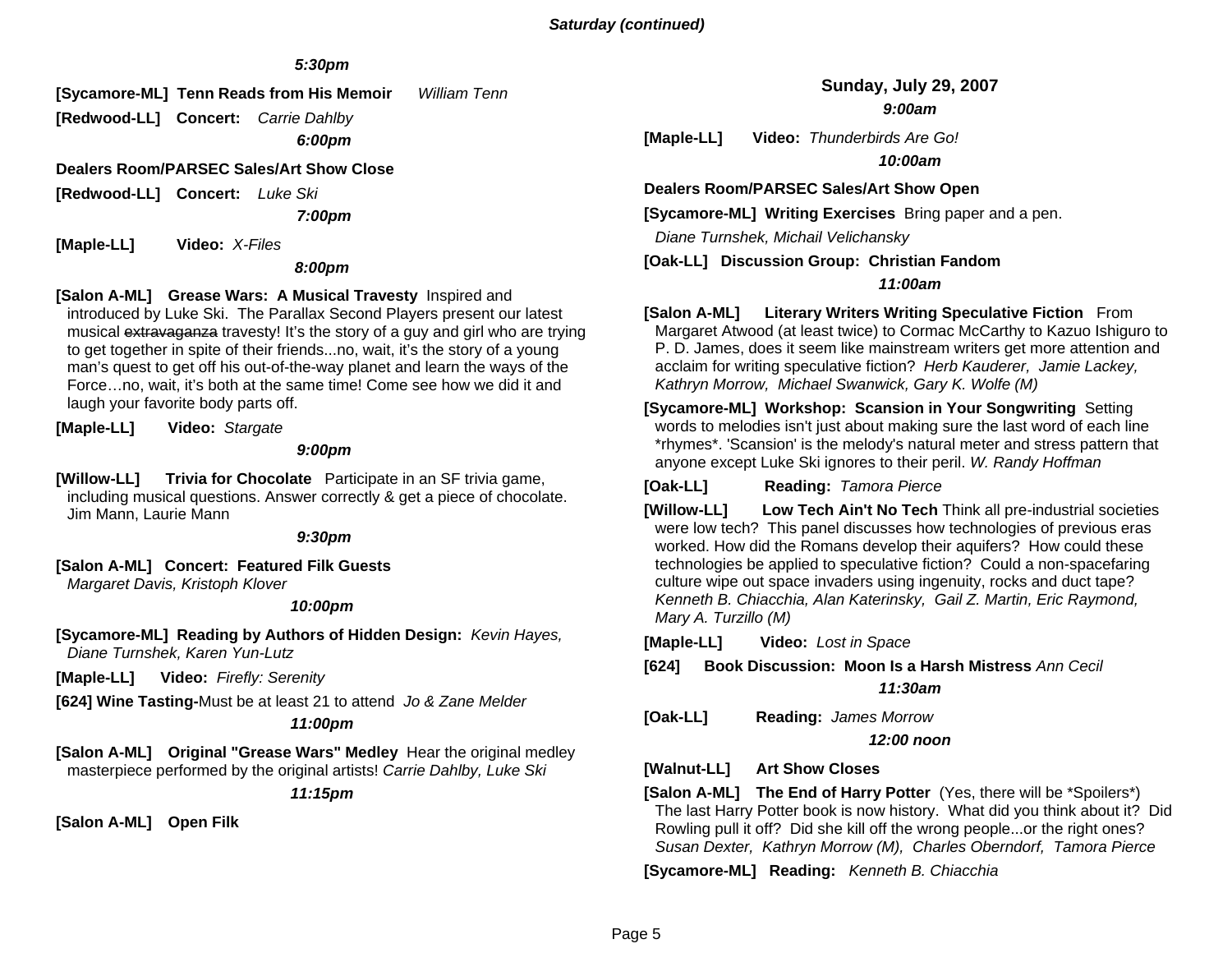**[Ballroom Foyer-ML] Autographing:** *S. C. Butler, Joshua B. Palmatier*

**[Hotel Bar-ML] Literary Beer:** *Wen Spencer, Diane Turnshek*

**[Sycamore-ML] Reading:** *Michael Arnzen*

**[Oak-LL] Developing Your Muse** What is your muse? A walk in the woods? Watching the sky? Playing a video game? How can a muse be developed? *Alan Irvine, Alan Katerinsky, Herb Kauderer(M), Amy McNally* 

**[Willow-LL] Running Away from Science** Are Americans drifting too far into pseudoscience? What about fans, who ought to know better? Can one reconcile believing science and astrology? Does this impact the field, as fantasy often outsells science fiction? *Kevin Hayes, William Tenn, James Morrow (M), Marianne Porter, Eric Raymond*

**[Redwood-LL] Concert:** *Blind Lemming Chiffon*

**[Maple-LL] Video:** *Futurama*

**[624] Author Discussions:** *William H. Keith, Timothy Liebe* 

 *12:30pm* 

**[Sycamore-ML] Reading:** *Lawrence C. Connolly* 

 *1:00pm* 

**[Salon A-ML] Heroes**—**Today's Superheroes or Whiny Adolescents?** 

While most of us love the new Heroes show, a few critics have complained it's more than a little angsty. What directions do you see the show taking off in in the future? And what about Peter and Nate? Spoilers galore! *Brenda W. Clough, Timothy Liebe, Laurie Mann, Tamora Pierce (M)* 

**[Ballroom Foyer-ML] Autographing**—**PARSEC Short Story Contest Winners:** *Margaret Fisk, Jamie Lackey, Wen Spencer* 

**[Hotel Bar-ML] Literary Beer:** Michael Swanwick, John A. Taylor

**[Sycamore-ML] Reading:** *Tobias Buckell*

**[Oak-LL] The Best of the Year: Looking at this Year's Hugo Nominees**  Hugo ballots are due on July 31. Even if you can't vote, come and talk about what you think was the best last year**.** *David G. Hartwell, Jim Mann*

**[Redwood-LL] Concert:** *Batya "The Toon" Wittenberg* 

**[Maple-LL] Video:** *Star Trek* "The Cage"

**[624] Author Discussions:** *Geoffrey A. Landis, Mary A. Turzillo 1:30pm* 

**[Sycamore-ML] Reading:** *Kenneth B. Chiacchia*

**[Willow-LL] Art Show Auction**

#### *2:00pm*

**[Hotel Bar-ML] Literary Beer:** *Alan Irvine, Joshua B. Palmatier*

**[Salon A-ML] Writing Horror** Can you write horror without giving yourself nightmares? *Michael Arnzen (M), Lawrence C. Connolly, David Barr Kirtley, John A. Taylor* 

**[Sycamore-ML] Reading:** *Susan Dexter*

**[Oak-LL] Star Wars Trivia** Use the force… *Simon L. Clough*

**[Willow-LL] Robotics Presentation** The Grand and Urban Challenges are races of vehicle-sized robots across desert and urban terrain. Director of Technology for the race Chris Urmson discusses the challenges in the development of robotics and some of the technology that makes them work. Where will robotics go from here? *Chris Urmson*

**[Redwood-LL] Dead Dog Filk**

**[Maple-LL] Video**: *Wild, Wild, West*

 *3:00pm* 

**[Salon B-ML] Dealers Room/PARSEC Sales Close**

**[Oak-LL] PARSEC Short Story Contest Winners Read Their Works**  *Margaret Fisk, Jamie Lackey* 

**[Maple-LL] Video:** *The Night Stalker* 

Confluence Program thanks:

- Greg Armstrong for copying the Pocket Program, the Restaurant Guide and loaning the data projector.
- Pete Butler and Joseph Benedetto for leading the Writers Workshop.

Performance ASL signing provided at some concerts courtesy of Judi Miller.

## *See you next year!*

Memberships are available for the 2008 Confluence (with GoH Joe Haldeman), to be held at the Doubletee in Moon Township. Stop by the Registration table on Saturday afternoon or Sunday to purchase your 2008 membership. Check our Web site for information on PARSEC and Confluence: http://www.parsec-sff.org

.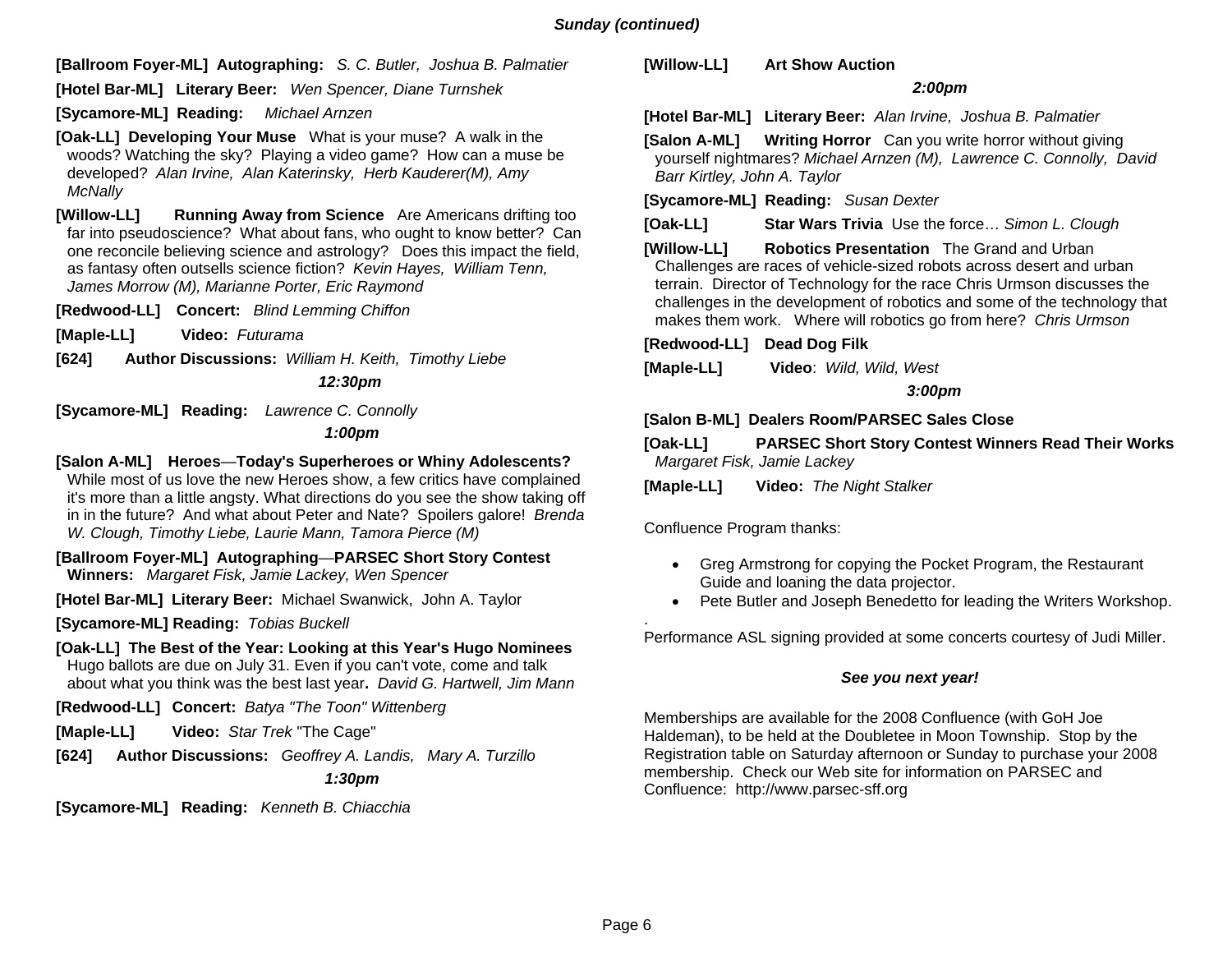# **Confluence 2007 Grids**

|                    | <b>Friday Schedule</b>   |                             |                             |                          |  |  |
|--------------------|--------------------------|-----------------------------|-----------------------------|--------------------------|--|--|
| Time               | Program                  | Program                     | <b>Filk</b>                 | <b>Video</b>             |  |  |
|                    | (Oak-LL)                 | (Willow-LL)                 | (Redwood-LL)                | (Maple-LL)               |  |  |
| 4pm                |                          | Dark Fantasy                | <b>History of Filk</b>      | <b>Star Wars</b>         |  |  |
| 5pm                | Fans/Pros                | <b>Short Form Fantasy</b>   | Performance                 |                          |  |  |
|                    |                          |                             | <b>Disasters</b>            |                          |  |  |
| 6pm                |                          | <b>Birth Order of Books</b> | Pegasus Nominee             | Max Headroom             |  |  |
| 6:30               | Karina Sumner-Smith      |                             | <b>Discussion</b>           |                          |  |  |
| 7pm                |                          | What's Next for the         | <b>Bob Wagner Concert</b>   | U.F.O.                   |  |  |
|                    |                          | Web?                        |                             |                          |  |  |
| 8pm                | <b>William Tenn</b>      | Dave Always                 | New Space Opera             | Babylon 5                |  |  |
|                    | Interview                | <b>Memorial Poetry</b>      |                             |                          |  |  |
|                    |                          | Circle                      |                             |                          |  |  |
| 9pm                | <b>British Dystopias</b> | <b>Uncle Kage Stories</b>   | Poexry                      |                          |  |  |
| 9:30 <sub>pm</sub> |                          |                             |                             | Farscape                 |  |  |
| 10pm               |                          | <b>Speculative Sex</b>      | <b>Memorial Filk Circle</b> |                          |  |  |
| 10:30pm            |                          | Tales                       |                             | <b>Buffy the Vampire</b> |  |  |
| 11pm               |                          |                             | Open Filk                   | Slayer                   |  |  |

### **Sunday Schedule**

| Time  | Program                      | Program                                                         | Program           | <b>Filk</b>                                   | <b>Video</b>             | <b>Readings</b>          |
|-------|------------------------------|-----------------------------------------------------------------|-------------------|-----------------------------------------------|--------------------------|--------------------------|
|       | (Salon A-ML)                 | (Oak-LL)                                                        | (Willow-LL)       | (Redwood-LL)                                  | (Maple-LL)               | (Sycamore-ML)            |
| 9am   |                              |                                                                 |                   |                                               | Thunderbirds Are Go!     |                          |
| 10am  |                              | <b>Christian Fandom</b>                                         |                   |                                               |                          | <b>Writing Exercises</b> |
| 11am  | <b>Literary Writers</b>      | Tamora Pierce                                                   | Low Tech Ain't No |                                               | Lost in Space            | <b>Scansion Workshop</b> |
| 11:30 | <b>Writing SF</b>            | James Morrow                                                    | Tech              |                                               |                          |                          |
| noon  | End of Harry Potter          | Developing Your                                                 | Running Away from | <b>Blind Lemming</b>                          | Futurama                 | Michael Arnzen           |
| 12:30 |                              | Muse                                                            | Science           | <b>Chiffon Concert</b>                        |                          | Lawrence C.<br>Connolly  |
| 1pm   | Heroes $-$<br>Superheroes or | Hugo Nominee<br>Discussion                                      |                   | Batya "The Toon"<br><b>Wittenberg Concert</b> | Star Trek:<br>"The Cage" | <b>Tobias Buckell</b>    |
| 1:30  | Whiners?                     |                                                                 | Art Show Auction  |                                               |                          | Kenneth B. Chiacchia     |
| 2pm   | <b>Writing Horror</b>        | <b>Star Wars Trivia</b>                                         | <b>Robotics</b>   | Dead Dog Filk                                 | Wild, Wild West          | Susan Dexter             |
| 2:30  |                              |                                                                 | Presentation      |                                               |                          |                          |
| 3pm   |                              | <b>PARSEC Short Story</b><br><b>Contest Winners</b><br>Readings |                   |                                               | <b>Night Stalker</b>     |                          |